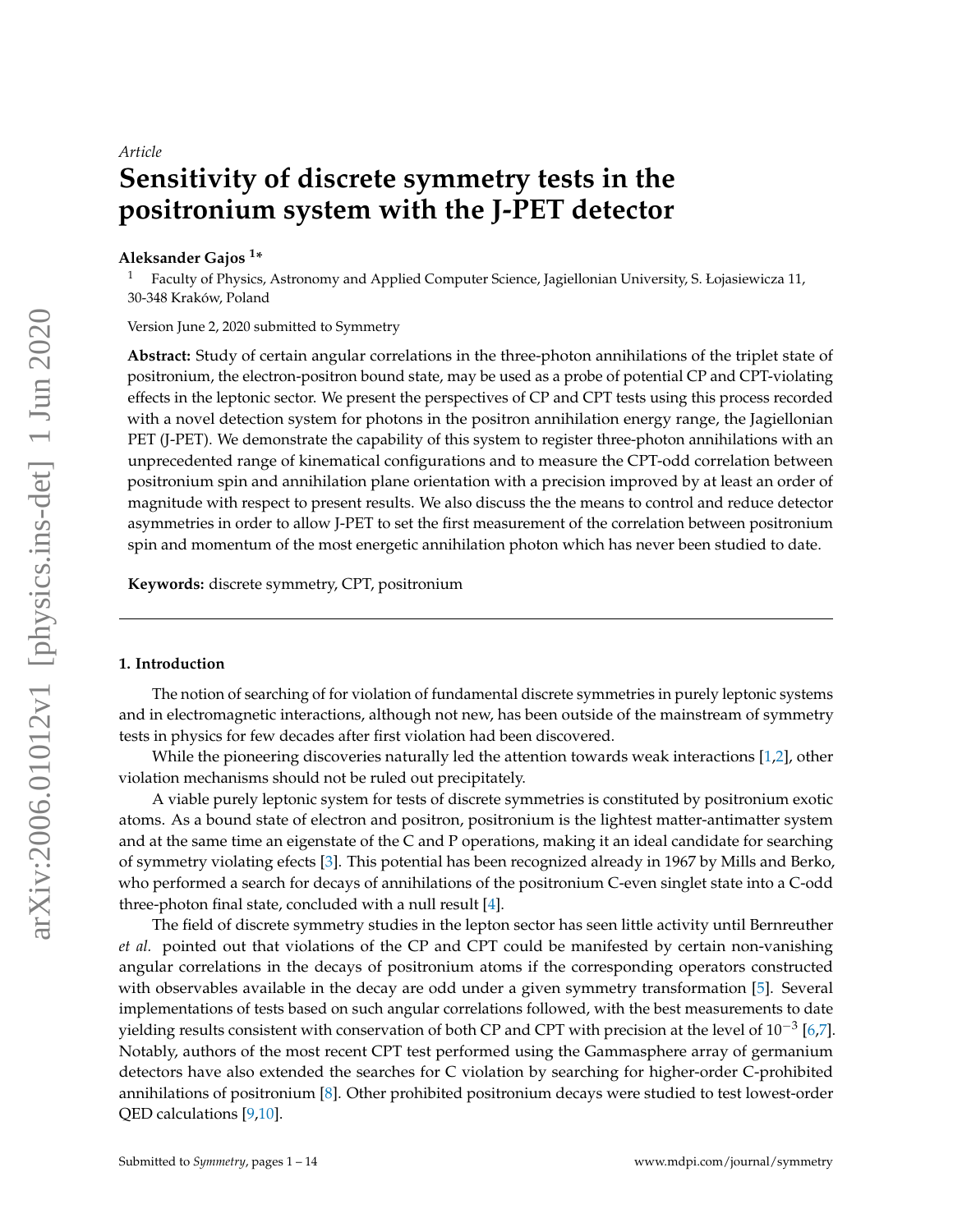Since the discovery of neutrino oscillations, searches for leptonic CP violation were strongly concentrated on neutrino physics [\[11\]](#page-10-10). Although other tests were attempted e.g. by searching for the electric dipole moment of  $\tau$  [\[12\]](#page-11-0), it is indeed the long-baseline neutrino oscillation experiments which first show hints of observation of CP violation at 3*σ* level [\[13](#page-11-1)[–15\]](#page-11-2).

The interest in positronium as a potential probe of CPT violation has been recently revived by the postulation of possible effects of Lorentz invariance observable with positronium in the framework of the Standard Model Extension (SME). SME is a general-realistic effective field theory of Lorentz violation, which extends systems' Lagrangians to include all effectively possible Lorentz-violating terms. The inherent relation of Lorentz and CPT invariance allows for defining searches of violations of the latter in terms of SME paramters' measurement. A number of possible experiments based on hyperfine spectroscopy of positronium have been postulated using both minimal SME [\[16\]](#page-11-3) and non-minimal SME scenarios [\[17\]](#page-11-4).

The J-PET collaboration strives to explore an experimental programme complementary to the SME-motivated spectroscopic studies. Exploiting the potential of a novel powerful detector of photons in the positron annihilation energy range, we aim at extending the measurements of angular correlations in the decays of the positronium triplet state, which are sensitive to effects violation of fundamental symmetries [\[3\]](#page-10-2). In this work, we present the scope of experimental CP and CPT tests available with the J-PET detector based on large-acceptance exclusive detection of ortho-positronium annihilations and an unconventional scheme of positronium spin orientation estimation on a single-event basis.

#### **2. The J-PET detector**

J-PET was conceived as the first Positron Emission Tomography (PET) scanner based on plastic scintillators [\[18](#page-11-5)[–21\]](#page-11-6). While actively exploited in medical imaging research towards constructing a cost-effective whole-body PET scanner [\[20,](#page-11-7)[22,](#page-11-8)[23\]](#page-11-9) and devising new imaging modalities such as spatially-resolved determination of properties positronium atoms produced during a PET scan [\[24,24](#page-11-10)[–26\]](#page-11-11), J-PET also constitutes a robust detector of photons in the sub-MeV range, well suited for studies of phenomena such as positronium annihilation and entanglement of photons in the field of fundamental research [\[27–](#page-11-12)[29\]](#page-11-13).

The core of the detector is constituted by 192 photon detection modules sparsely arranged in three concentric layers along the longitudinal axis of the detector as presented in the left panel of Figure [1.](#page-2-0) Each module consists of an EJ-230 plastic scintillator strip of 50 cm length and 7 $\times$ 19 mm<sup>2</sup> cross-section, whose both ends are optically coupled to Hamamatsu R9800 photomultiplier tubes.

Interactions of photons in the plastic scintillators are recorded through their Compton scattering resulting in an energy deposition depending on the scattering angle and emission of scintillation light recorded by the two photomultipliers. Time of interaction and its position along the strip are determined using time difference between light recording at the two ends of the strip. Lack of registration of the full energy peak in J-PET detection modules is compensated by an excellent interaction time resolution at the level of 100 ps [\[18\]](#page-11-5) resulting from fast front-end electronics [\[30\]](#page-11-14) and short decay times of plastic scintillators. Additionally, the latter allows for pileup-free measurements with high positron source activities of 10 MBq and more.

Electric signals from the photomultipliers are sampled in the voltage domain at four configurable voltage thresholds by scalable front-end electronics developed for J-PET coupled with a data acquisition (DAQ) system based on FPGA chips and the TRB3 platform [\[30–](#page-11-14)[32\]](#page-11-15). The DAQ of J-PET is reconfigurable and opens the possibilities of real-time data reconstruction directly on the FPGA systems [\[33\]](#page-12-0).

Energy deposited by a *γ* quantum interacting in a scintillator strip is measured through total charge of the electric signals from the attached photomultipliers, estimated by the signals' time-over-threshold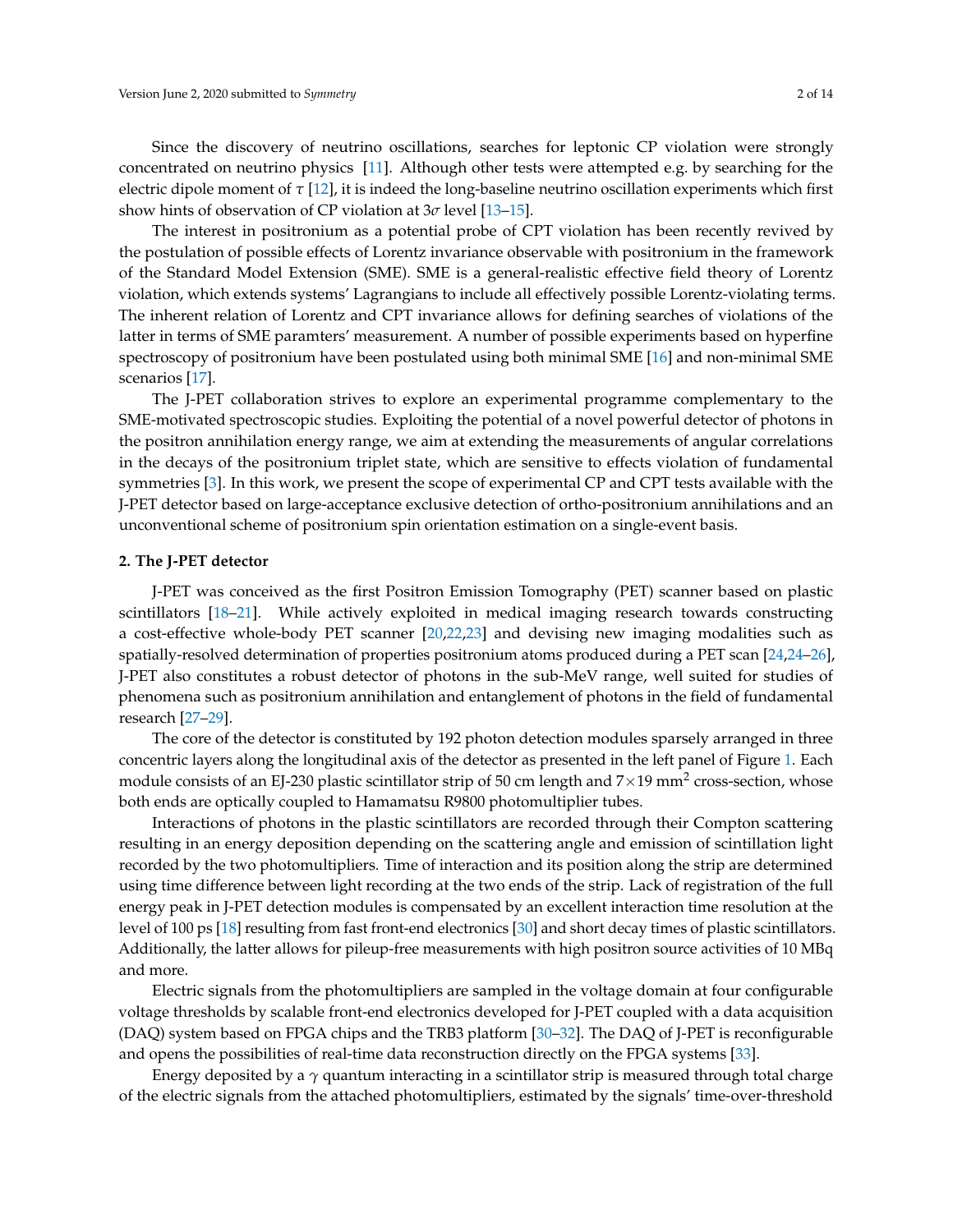<span id="page-2-0"></span>

**Figure 1.** Left: View of the J-PET detector with a cylindrical vacuum chamber for positronium production and annihilation mounted in its centre. Right: Schematic view of two future extensions of the experimental setup: *(i)* the current three layers of sparsely-arranged scintillator strips (blue) will be complemented by a layer of 24 modules containing 13 densely-packed scintillator strips each (red); *(ii)* the cyllindrical annihilation chamber will be replaced by a spherical one (gray).

sampled at the four predefined voltages. Thanks to the ability of J-PET to record Compton scattering angles in multiple scattering events, deposited energy corresponding unanimously to a given angle is related to the recorded time over threshold allowing for calibration of deposited energy measurement [\[34](#page-12-1)[,35\]](#page-12-2).

The scope of applications of the detector ranging from medical imaging development to fundamental studies of positronium annihilations (including modes not observed to date such as o-Ps→ 4*γ* [\[3\]](#page-10-2)) requires the DAQ system to impose a minimal bias on the spectrum of recorded events [\[36\]](#page-12-3). This is achieved with recording of data in a trigger-less mode [\[32,](#page-11-15)[37\]](#page-12-4) followed by filtering and reconstruction with a dedicated analysis software framework [\[38](#page-12-5)[–40\]](#page-12-6). While an unusual choice due to large resulting data volume, in case of searches for small effects such as rare decays and symmetry violations which can be easily mimicked by a non-uniform response of the detector and DAQ elements such as trigger bias imposed on the data, only complete foregoing of the trigger allows for full control over systematic effects in the experiments.

Currently, J-PET is being extended with an additional layer of detection modules organized in a dense layout placed within the current setup as displayed schematically in the right panel of Figure [1.](#page-2-0) These modules are intended to enhance the angular acceptance of the detector as well as to provide an improved time resolution thanks to an entirely digital readout using matrices of silicon photomultipliers [\[41\]](#page-12-7). The impact of this extension of the detection setup on the discrete symmetry tests' sensitivity is discussed in Section [4.](#page-9-0)

#### **3. Methods of searching for discrete symmetry violations with ortho-positronium in J-PET**

The ability to record photons in an energy range corresponding to electron-positron annihilations as well as below it makes J-PET a suitable device for studying decays of the lightest purely leptonic bound system, the positronium exotic atom. Positronium, the bound state of electron and positron, may be formed as a singlet or triplet ground state, referred to as para-positronium (p-Ps) and ortho-positronium (o-Ps) respectively. Being an antisymmetric eigenstate of charge conjugation, the latter may only annihilate into an odd number of photons due to the conservation of the C symmetry, tested to the level of  $10^{-6}$  for positronium [\[8,](#page-10-7)[9\]](#page-10-8). In practice, ortho-positronium predominantly annihilates into a three-photon final state with the next allowed final state (5 $\gamma$ ) suppressed by a factor of  $\alpha^2$ .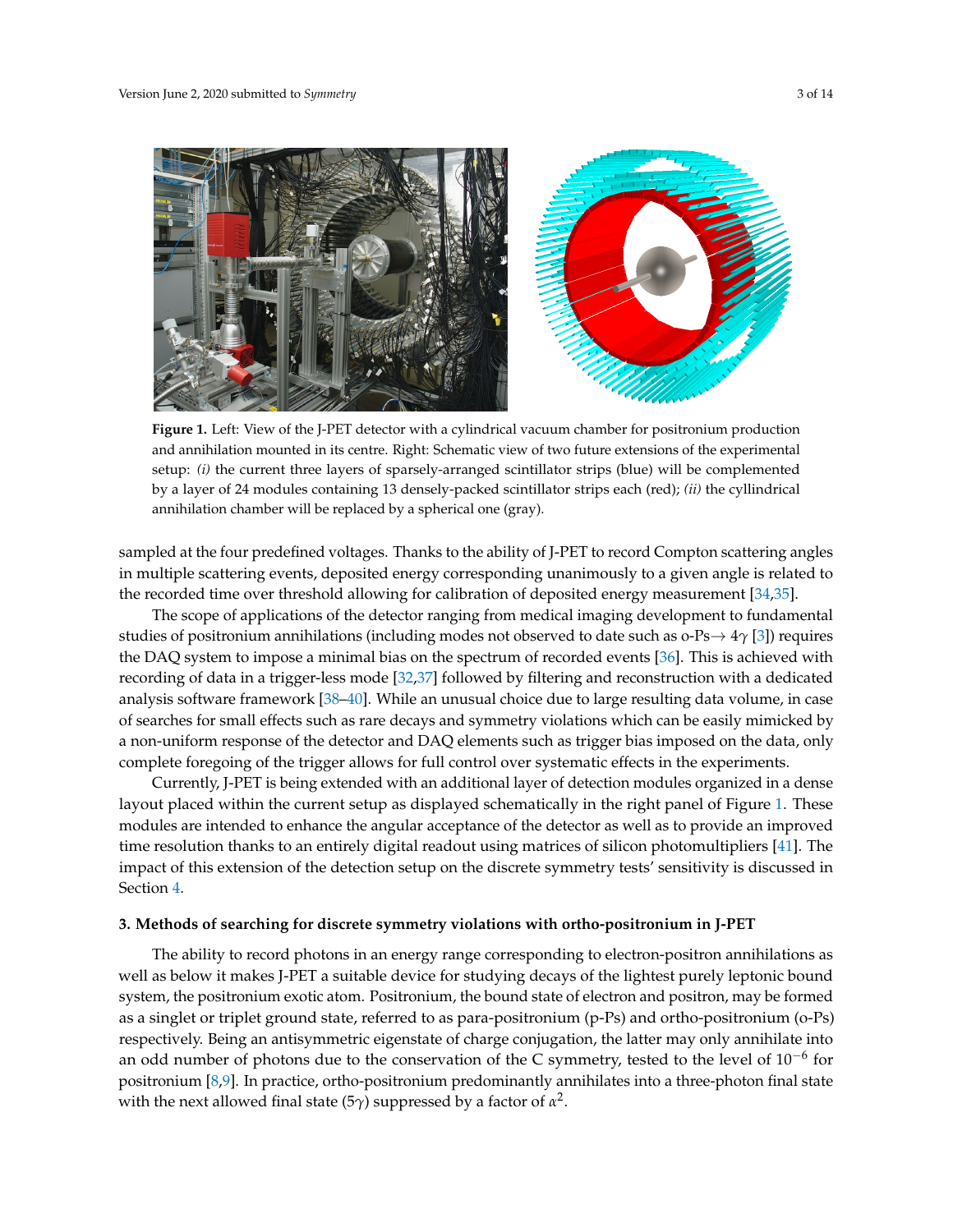While the positronium physics appears to be well described by electromagnetic interactions where CP violation is not expected, any observation of CP noninvariance in this system would be an indication of new physics. Motivation for such searches is further encouraged by the recent neutrino oscillation measurements hinting at leptonic CP violation at 3*σ* level [\[13](#page-11-1)[–15\]](#page-11-2), for which no confirmation was provided by charged lepton systems to date. As pointed out by Bernreuther and Nachtmann [\[5\]](#page-10-4), the three-photon annihilations of the triplet state of positronium may provide insight into CP and even CPT-violating effects through certain angular correlations between o-Ps spin and momenta of annihilation photons.

<span id="page-3-0"></span>**Table 1.** Angular correlation operators constructed with observables of ortho-positronium annihilations into three photons: positronium spin  $\vec{S}$  and momenta of the annihilation photons ordered by their magnitude:  $|\vec{k}_1|>|\vec{k}_2|>|\vec{k}_3|$ . Each of these operators is either even (+) or odd (-) with respect to the basic symmetry transformations and their combinations as marked in the table.

| no. | operator                                                                 |  | P T CP | <b>CPT</b> |
|-----|--------------------------------------------------------------------------|--|--------|------------|
|     | $S \cdot k_1$                                                            |  |        |            |
|     | $\vec{S} \cdot (\vec{k_1} \times \vec{k_2})$                             |  |        |            |
| 3   | $(\vec{S} \cdot \vec{k_1}) (\vec{S} \cdot (\vec{k_1} \times \vec{k_2}))$ |  |        |            |

Table [1](#page-3-0) presents three angular correlations measurable in the ortho-positronium three-photon annihilations. The correlations are represented as operators whose properties under the C, P and T transformations and their combinations follow from the respective behaviour of positronium spin (*S*) and momentum vectors of the final state photons  $(\vec{k}_i)$  for  $i = 1, 2, 3$  where the photons are labeled according to descending energy, i.e.  $|\vec{k}_1| > |\vec{k}_2| > |\vec{k}_3|$  ) under these operations. In case of operators which are antisymmetric under a given transformation (marked with "-" in the table), expectation value of the operator must vanish if the respective transformation constitutes a good symmetry. Consequently, observation of a non-zero expectation value of such operator would be an indication of violation of a given discrete symmetry [\[5](#page-10-4)[,36\]](#page-12-3). The notion of testing discrete symmetries in the annihilations of ortho-positronium is therefore based on experimental determination of the expectation values of the angular correlation operators listed in Table [1.](#page-3-0) Notably, only one experiment conducted to date attempted to probe a continuous distribution of such expectation values [\[7\]](#page-10-6) whereas all previous measurements were constrained to determination of an up-down asymmetry of the operators, a special case with significantly limited sensitivity [\[6](#page-10-5)[,42,](#page-12-8)[43\]](#page-12-9).

The J-PET experiment aims at precise measurements of two out of the three presented angular correlations, probing their full geometrically-allowed domains for the first time.

#### <span id="page-3-1"></span>*3.1. Estimation of positronium spin*

Essential component of the angular correlations in positronium decays considered in this work is the knowledge of the positronium spin quantization axis. Former measurements either used a polarized positronium beam [\[43\]](#page-12-9), external magnetic field [\[6,](#page-10-5)[42\]](#page-12-8) or relied on the intrinsic linear polarization of positrons emitted in  $\beta^+$  decay [\[7\]](#page-10-6). The two former approaches exclusively allow for producing a degree of tensor polarization in the positronium sample, inevitable for conducting a test of the CP symmetry with operator no. 3 from Table [1.](#page-3-0) However, setups required to convey the beam to the annihilaition recording device and magnets providing sufficient  $B$  field effectively prevent recording of the annihilation photons with a large angular acceptance.

Therefore, J-PET builds on the o-Ps polarization control scheme proposed in the best measurement of the  $\vec{S}\cdot(\vec{k_1}\times\vec{k_2})$  operator to date [\[7\]](#page-10-6), in which logitudinally-polarized positrons from a point-like  $\beta^+$ source of  $^{68}$ Ge or  $^{22}$ Na are allowed to form positronia only in a limited volume which defines a range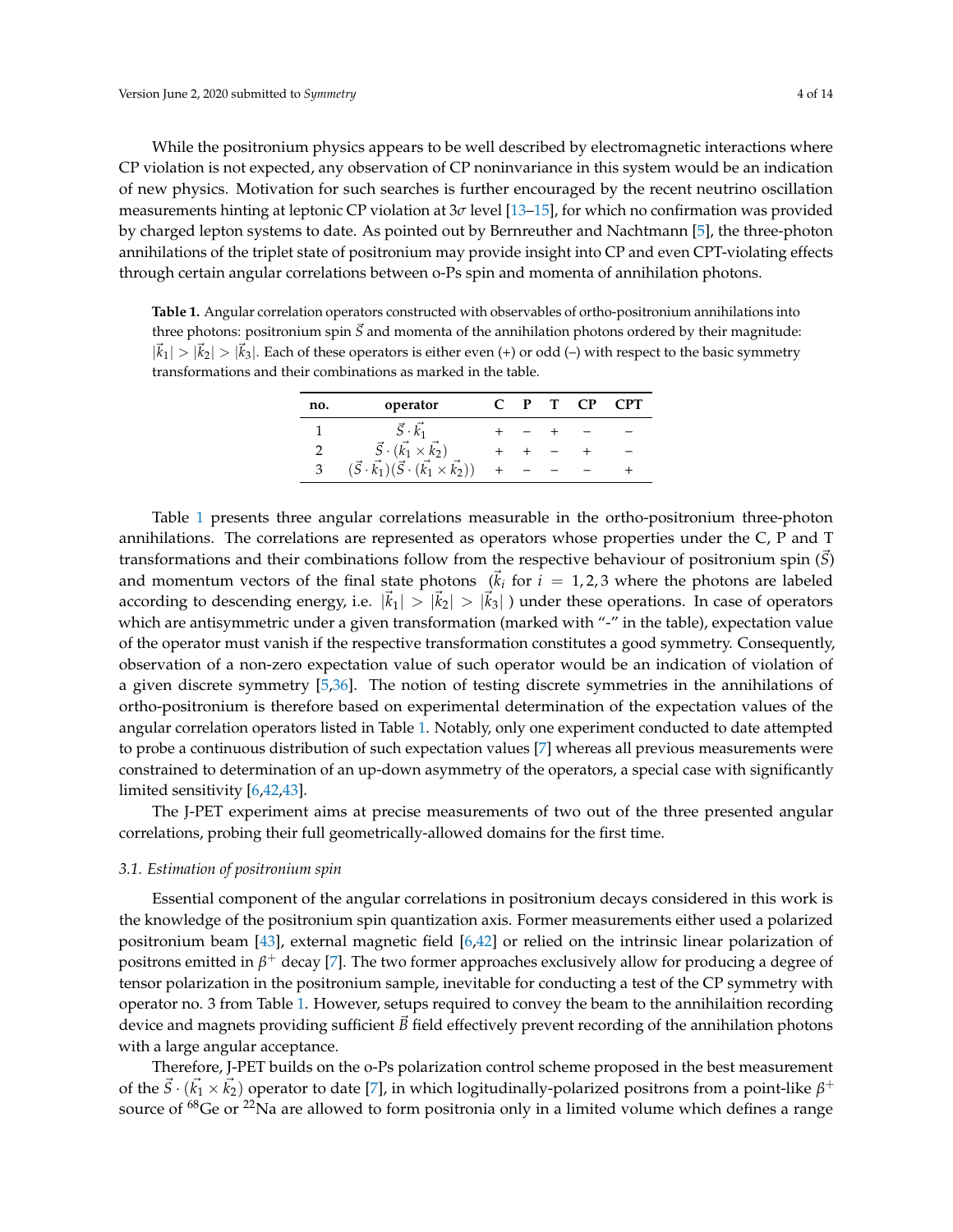of allowed *e* <sup>+</sup> spin quantization axes. As the positron polarization statistically translates to the formed ortho-positronium in 2/3 of cases, this allows for obtaining an estimate of the o-Ps spin direction with a finite uncertainty determined by the  $\beta^+$  emission average energy and the applied geometry of positronium formation medium. In the original implementation of this idea, this uncertainty accounted for a reduction of statistical polarization by 0.686, resulting in  $P \approx 0.4$  in the whole experiment [\[7\]](#page-10-6). On the other hand, it evaded the need for a acceptance-limiting hardware setup which allowed for the first measurement of a true distribution of an angular correlation in o-Ps annihilation, although limited in resolution by the coarse detector granularity.

In the measurements with J-PET proposed in this work, we extend the idea of estimating ortho-positronium spin without externally-induced polarization. While it limits the accessible symmetry violating operators to positions 1. and 2. from Table [1](#page-3-0) as measurement of the correlation  $(\vec{S} \cdot \vec{k_1})(\vec{S} \cdot (\vec{k_1} \times \vec{k_2}))$  is only possible in case of a tensor-polarized positronium sample [\[44\]](#page-12-10), this allows J-PET to observe an unprecedented spectrum of angular configurations of o-Ps decays and thus the full spectra of correlation operators 1. and 2.

To this end, we use positrons emitted from a point-like  $\beta^+$  source which are characterized by linear polarization along their direction of emission to a degree of *Pe*<sup>+</sup> = *υ*/*c* where *υ* is the positron velocity and *c* is the speed of light. The positrons are allowed to thermalize in a layer of porous medium enhancing positronium formation, which is spatially separated from the  $\beta^+$  source by the volume of vacuum chamber ensuring free propagation of the positrons.

In contrast to the previous measurement [\[7\]](#page-10-6), we do not assume the positronium production region to be point-like but use the information on the locations and times of the three photons' interactions in the detector to reconstruct the o-Ps→ 3*γ* annihilation point with a trilateration-based approach [\[45\]](#page-12-11). In consequence, we can estimate the direction of *e* <sup>+</sup> spin separately for each event, thus reducing the related decrease in statistical o-Ps polarization from 0.686 to about 0.98 determined by the spatial resolution of the o-Ps→ 3*γ* reconstruction.

In the currently performed measurements, J-PET implements the aforementioned spin estimation scheme with a cylindrical positronium production chamber mounted axially in the center and extending for the whole length of the detector. A 10 MBq  $\beta^+$  source of <sup>22</sup>Na is installed in the center of the chamber, while its walls are coated with 3 mm of R60G porous silica, allowing practically all positrons reaching the chamber walls to thermalize and interact within this layer [\[46\]](#page-12-12). The chamber walls are made of 3 mm polycarbonate so as to minimize absorption and scattering of annihilation photons. The chamber mounted inside the J-PET detector is presented in the left panel of Figure [1.](#page-2-0) The right panel of the figure illustrates a future enhancement of the chamber geometry, i.e. replacement of the cylinder with a spherical vacuum chamber (with R=10 cm) which allows for a more efficient utilization of positrons from the  $\beta^+$  source for positronium formation, increases o-Ps→ 3*γ* registration efficiency for extreme values of certain correlations and reduces spurious asymmetries as demonstrated in the next Sections.

### <span id="page-4-0"></span>*3.2. The correlation between o-Ps spin and annihilation plane*

The 2<sup>nd</sup> operator from Table [1](#page-3-0) is sensitive to potential violations of CPT invariance and has been previously studied in two experiments with the most precise result of the CPT-violation parameter *CCPT* of  $(2.6 \pm 3.1) \times 10^{-3}$  [\[7](#page-10-6)[,43\]](#page-12-9). In fact, a similarly-defined triple correlation has been studied in search for T violation in decays using  $Z^0$  spin and momenta of the most energetic produced jets [\[47\]](#page-12-13)

As can be seen from Table [1,](#page-3-0) the  $\vec{S} \cdot \vec{k_1}$  correlation is also odd under the CPT transformation. The choice of the ostensibly more complicated operator in the previous measurements was motivated by the fact that  $\vec{S}\cdot(\vec{k_1}\times\vec{k_2})$  contains a simple correlation between the o-Ps spin and positronium annihilation plane spanned by the momentum vectors of the emitted photons. The definition using two most energetic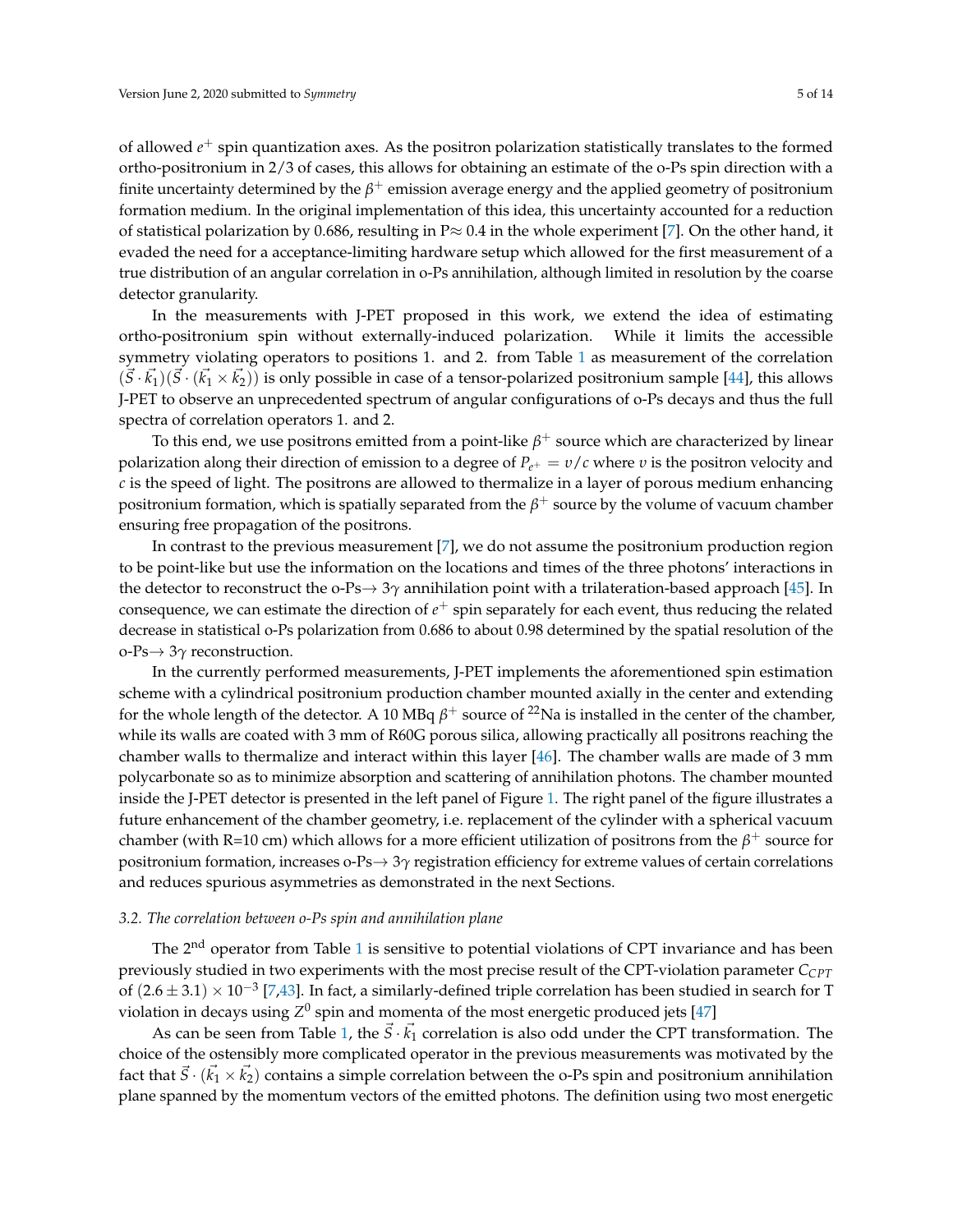photons' momenta is merely an experimentally-useful convention and does not introduce a significant correlation between detection efficiency and photon energy as is the case for the  $\vec{S}\cdot\vec{k_1}$  operator as argued later on in this work. In order to avoid any dependence on selected photon energies, it is convenient to normalize this operator to the magnitude of the cross product, leading to the following definition:

<span id="page-5-1"></span>
$$
\mathcal{O}_{CPT} = \hat{S} \cdot (\vec{k}_1 \times \vec{k}_2) / |\vec{k}_1 \times \vec{k}_2|,\tag{1}
$$

which expresses the pure angular correlation between o-Ps spin and its decay plane.

The best measurement to date was simultaneously the first measurement going beyond the up-down asymmetry of the operator and determining its continuous distribution. However, due to the geometry of the Gammasphere detector used therein and the positronium production setup, the measurement was only sensitive to the values of this operator in the range of about  $(-0.4, 0.4)$  out of the allowed region of [-1,1].

Due to its high granularity of the detection modules in the transverse plane and continuous interaction position measurement in the longitudinal coordinate, in conjunction with the spin estimation scheme which does not impose a distinguished positronium spin quantization axis with respect to the detector, the J-PET setup is able to record a substantially broader range of kinematic configurations of o-Ps→ 3*γ* events.

To demonstrate the sensitivity of J-PET to the distribution of the O*CPT* operator, a toy Monte Carlo simulation of ortho-positronium annihilations in the experimental setup described above was prepared, featuring allowed angular and energy distributions of photons from o-Ps→ 3*γ* annihilations expected from QED [\[48\]](#page-12-14), the geometry of the positronium production setup as well as geometric arrangement of the detection modules. Compton interactions of the annihilation photons were simulated according to the Klein-Nishina formula and a photon registration threshold was set on the simulated deposition of energy by the scattered photon in a scintillator strip.

<span id="page-5-0"></span>The distribution of the  $\mathcal{O}_{CPT}$  operator, i.e. cosine of the angle between the normal to the annihilation plane and positronium spin direction was simulated either to be uniform as expected in absence of CPT-violating effects [\[5\]](#page-10-4) or with an assumed level of asymmetry quantified by a *CCPT* coefficient. Following the approach used in Ref. [\[7\]](#page-10-6), the simplest asymmetric form of the distribution as a function of  $\cos \theta$  was used where the total probability distribution contains a term linear in cos *θ* whose contribution given by  $C_{CPT} \in [0;1].$ 



**Figure 2.** Distributions of the  $\mathcal{O}_{CPT}$  operator resulting from toy MC simulations of  $10^{13}$  positron interactions in J-PET with the cylindrical positronium production chamber in case of no CPT violation assumed in the simulation (hatched blue histogram) and extreme violation (hollow red histogram).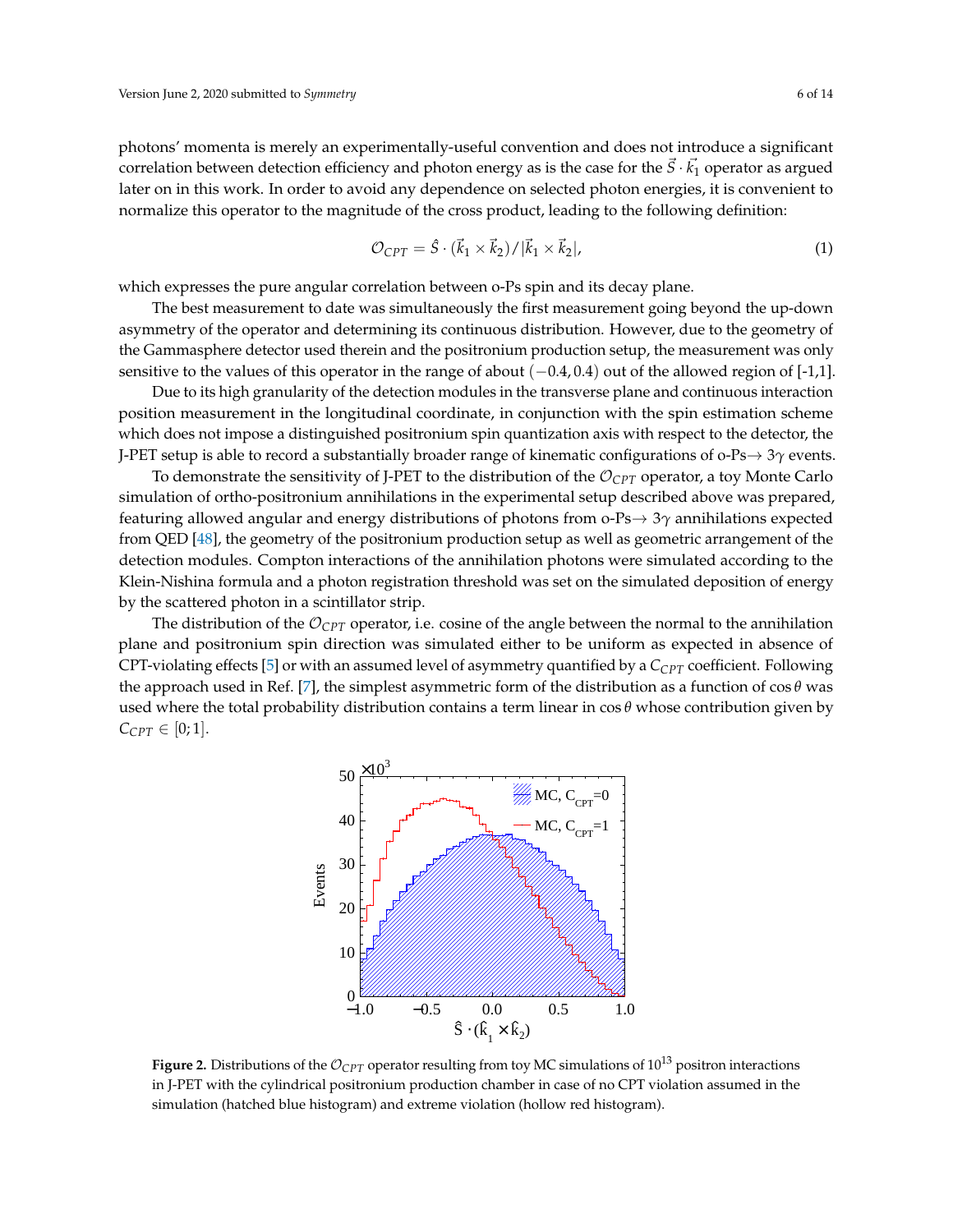A simulation of  $10^{13}$  positrons emitted from a  $\beta^+$  source without CPT-violating effects in ortho-positronium annihilations results in a distribution of the  $\mathcal{O}_{CPT}$  operator presented in the hatched blue histogram presented in Fig. [2.](#page-5-0) Red histogram in the same figure corresponds to the distribution obtained if maximal violation of the symmetry  $(C_{CPT} = 1)$  is assumed. While the existing measurements exclude values of C<sub>CPT</sub> beyond the 10<sup>−3</sup> level, the exaggeration in Fig. [2](#page-5-0) was used to visualize the effects detectable through determination of the distribution of this angular correlation. It is visible that while detection efficiency peaks for values corresponding to the decay plane normal being close to perpendicular to the spin quantization axis, it does not drop to zero close to the extreme values of the correlation, in contrast to the previous measurement [\[7\]](#page-10-6).

The factors determining the detection efficiency of o-Ps→ 3*γ* events in J-PET comprise *(i)* probability of interaction of an annihilation photon in a plastic scintillator strip which on average amounts to about 20%, *(ii)* geometrical acceptance resulting from the sparse arrangement of detection modules and their length; modules cover about 0.21 of the solid angle around the center of the detector, *(iii)* the energy deposition threshold above which a Compton-scattered photon is registered by a detection module. Furthermore, the total efficiency of observing ortho-positronium annihilations as a function of the  $\beta^+$ source activity also involves (*iv*) the fraction of positrons forming o-Ps in the region of the annihilation chamber where the three emitted photons can be recorded simultaneously.

Fig. [3](#page-7-0) (left) presents the total  $o - Ps \rightarrow 3\gamma$  registration efficiency as a function of the angular correlation defined in Eq. [1](#page-5-1) obtained in toy MC simulation of  $10^{13}$  positrons from a <sup>22</sup>Na source in the setup described in Sec. [3.1.](#page-3-1) The efficiency is presented for two geometries of the annihilation chamber: cylindrical (presently used) and spherical (in preparation). In each case, three values of the energy deposition threshold for a single annihilation photon were considered: 40 keV, 100 keV and 140 keV. Results of the simulation show that lowering this photon registration threshold is vital for the total efficiency and each increase of the threshold by about 50 keV results in a reduction of the 3*γ* registration efficiency by an order of magnitude.

Presently, the detection threshold of the J-PET photomultiplier tubes and signal sampling electronics achievable without entering the noise level is estimated to be about 80 keV.

The MC-based evaluation of detection efficiency also demonstrates the enhancement expected with the spherically-shaped positronium production vacuum chamber instead of the currently used cylindrical one. The drop of efficiency close to the extreme values of  $\mathcal{O}_{CPT}$  visible in Fig. [2](#page-5-0) will be substantially reduced with the new source geometry, resulting in an efficiency more flat across the whole operator spectrum.

A subtle asymmetry in the distribution of a given angular correlation X may be detected by evaluation of the following figure, accounting for asymmetry between event counts *N* in subsequent intervals of for positive and negative values of a given angular correlation operator  $\mathcal{O}_X$ :

<span id="page-6-0"></span>
$$
A(|\mathcal{O}_X|) = \frac{N(|\mathcal{O}_X|) - N(-|\mathcal{O}_X|)}{N(|\mathcal{O}_X|) + N(-|\mathcal{O}_X|)}.
$$
 (2)

Subsequently, a comparison of the  $A(|\mathcal{O}_{CPT}|)$  distribution with one obtained in case of the MC-simulated distribution assuming maximal violation  $(C_{CPT}=1)$  would allow for extraction of the CPT symmetry violation coefficient in a similar manner as done e.g. in Ref. [\[7\]](#page-10-6). For such a procedure, good understanding of the detector efficiency as a function of the value of the measured operator is crucial in order to avoid artificial asymmetries arising from efficiency nonuniformities due to the setup geometry. In J-PET, thanks to the large granularity of detection modules and continuous measurement of interaction positions along them, the expected shape of such efficiency is smooth as demonstrated in the left panel of Fig. [3.](#page-7-0) While this is already an improvement with respect to the previous measurement of the O*CPT* operator where coarse granularity of the detectors constituting the Gammaspere array caused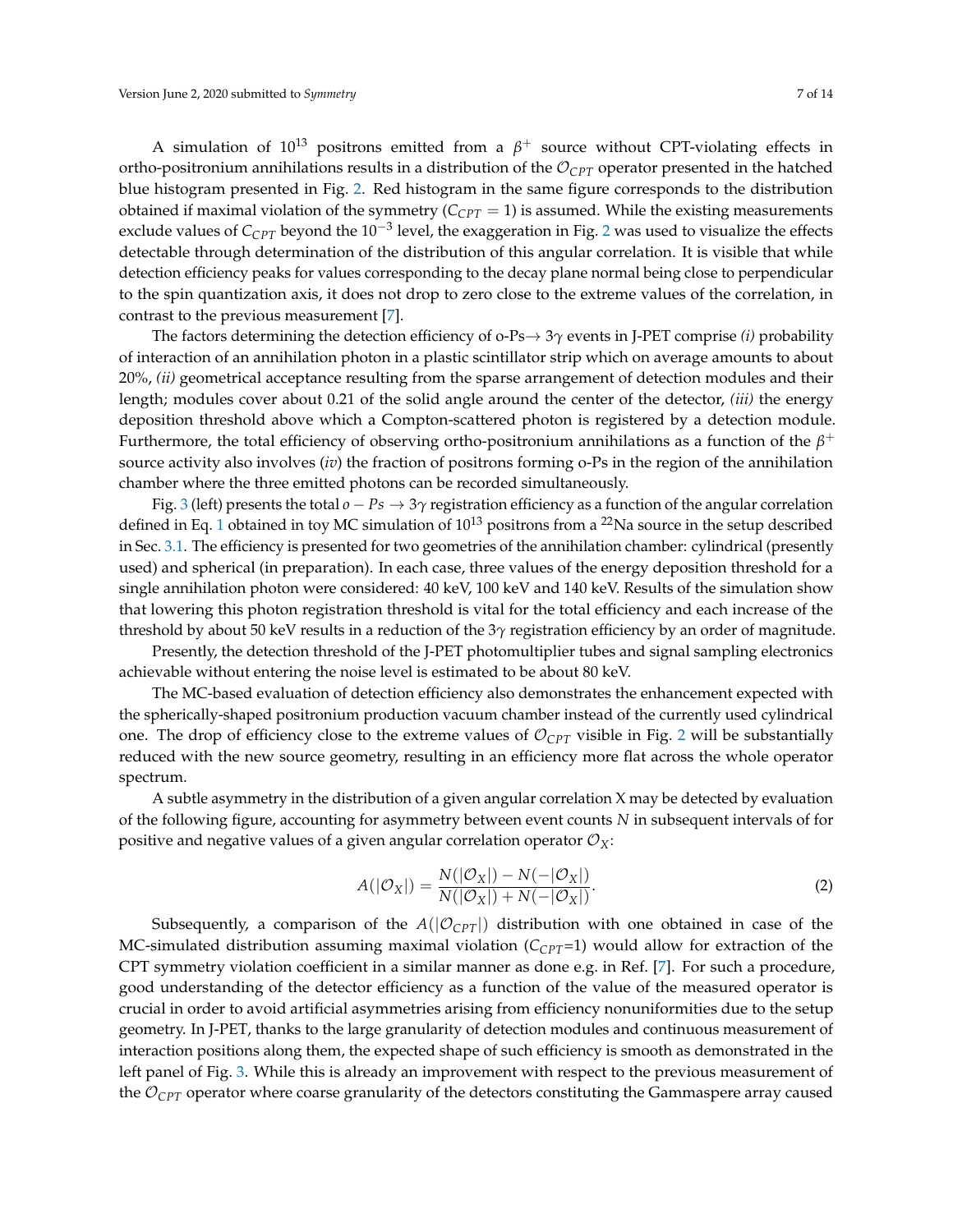strong periodic fluctuations of efficiency [\[7\]](#page-10-6), the impact of detector geometry on the measured asymmetry requires a careful treatment nonetheless.

<span id="page-7-0"></span>

**Figure 3.** Left: Total efficiency of registration o-Ps $\to 3\gamma$  events in J-PET as a function of the  $\vec{S} \cdot (\vec{k_1} \times \vec{k_2})$ angular correlation obtained in a MC simulation. The curves present efficiencies in case of two different geometries of the positronium production chamber: cylindrical and spherical as well as for three values of energy deposition threshold for single  $\gamma$  detection. Right: Asymmetry of the  $\vec S\cdot(\vec{k_1}\times\vec{k_2})$  distribution for the two chamber geometries in cases of no CPT violation and an exaggerated violation at the 10% level assumed in the simulations.

Figure [3](#page-7-0) (right) shows examples of asymmetries of the  $\mathcal{O}_{CPT}$  operator defined as in Eq. [2](#page-6-0) using the two positronium production chamber geometries considered in this work, for the cases of no asymmetry assumed in the MC simulations and of CPT violation at a level of 10% (*CCPT* = 0.1), exaggerated for better visibility. These results were obtained with a simulation of  $10^{13}$  positrons from a <sup>22</sup>Na source. It is visible that the  $\vec{S}\cdot(\vec{k_1}\times\vec{k_2})$  angular correlation is not sensitive to the geometry of the positronium annihilation region. Not only are the asymmetries detected using the cylindrical and spherical chambers in good agreement, but also the  $A(\mathcal{O}_{CPT})$  distribution obtained in absence of simulated CPT violation does not reveal signs of a false asymmetry in any of the cases.

These simulations confirm the robustness of the  $\vec{S} \cdot (\vec{k_1} \times \vec{k_2})$  angular correlation as an observable of discrete symmetry tests. While potentially sensitive to genuine effects of CPT violation, its definition allows to cancel out many geometrical effects related to the measurement setup. For this reason, this correlation has been favoured over the ostensibly simpler operator  $\vec{S}\cdot\vec{k_1}$  in the past measurements, even though every of the previous experiments focusing on  $\vec{S}\cdot(\vec{k_1}\times\vec{k_2})$  was in principle capable of studying the  $\vec{S} \cdot \vec{k_1}$  correlation as well. Later on, we discuss the experimental differences between these two correlations.

#### <span id="page-7-1"></span>*3.3. The correlation between o-Ps spin and most energetic photon*

As discussed in the previous Section, out of the two angular correlations sensitive to discrete symmetries' violation in absence of ortho-positronium tensor polarization (operators 1. and 2. in Table [1\)](#page-3-0), the operator  $\vec{S}\cdot(\vec{k_1}\times\vec{k_2})$  has already been studied in several experiments. On the contrary, the 1<sup>st</sup> operator which is a simple projection of the most energetic photon momentum onto the direction of spin of the decaying ortho-positronium atom, has never been measured to date despite its sensitivity to both CP and CPT-violating effects.

The reason lies in its simpler construction which makes its distribution prone to spurious effects and thus experimentally more challenging. While its usage as an observable of a CP and CPT test requires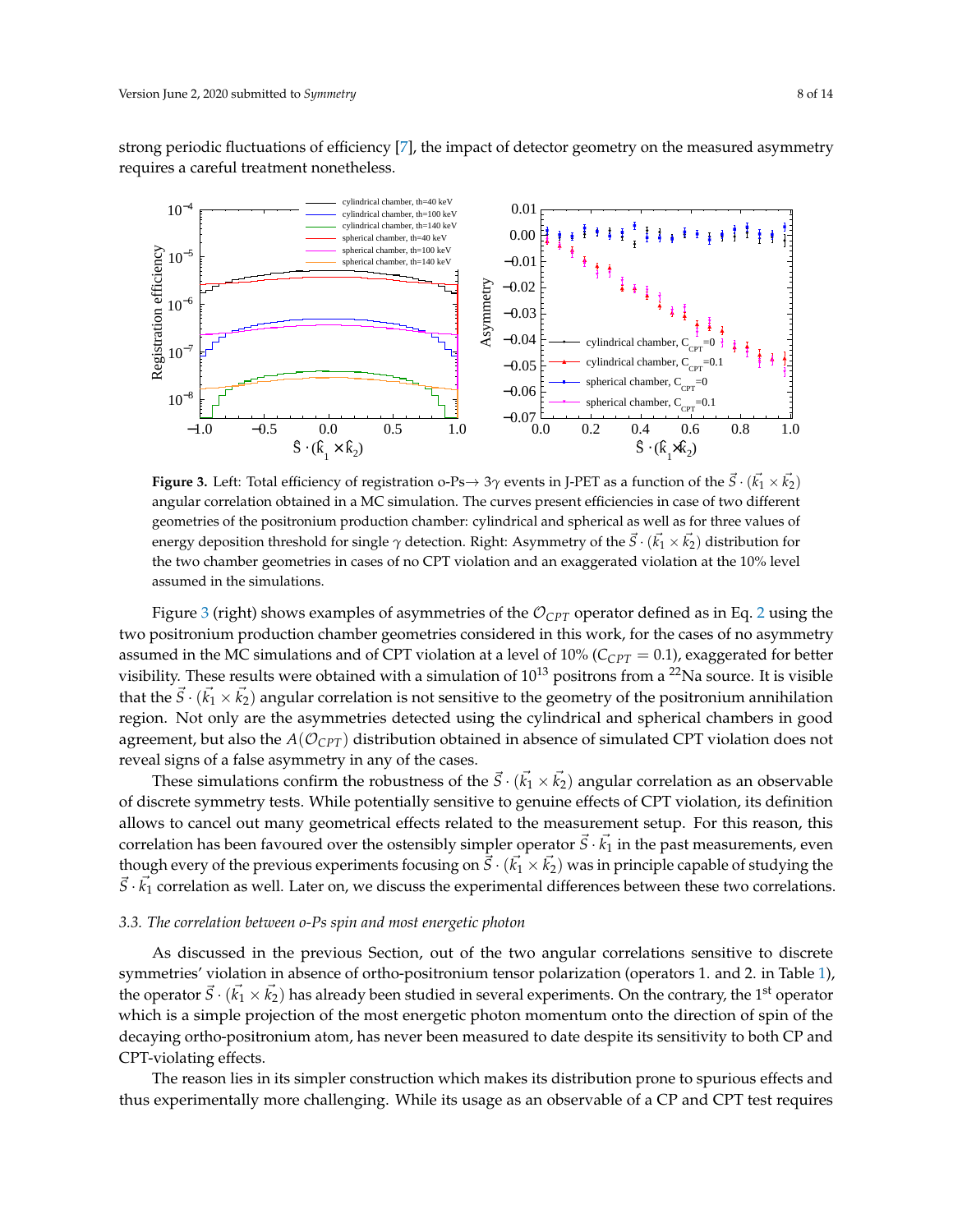strict control of the impact of the measurement setup geometry on the observed asymmetry, here we argue that smooth efficiency curves offered by the J-PET detector in conjunction with detailed MC simulations may allow for the first measurement of the  $\vec{S} \cdot \vec{k_1}$  operator.

<span id="page-8-0"></span>

**Figure 4.** Left: Total efficiency of registration o-Ps $\to$  3 $\gamma$  events in J-PET as a function of the  $\vec{S} \cdot \vec{k_1}$  angular correlation obtained in a MC simulation. The curves present efficiencies in case of two different geometries of the positronium production chamber: cylindrical and spherical as well as for three values of energy deposition threshold for single *γ* detection. Right: Asymmetry of the ~*S* · *k*~ <sup>1</sup> distribution for the two chamber geometries in cases of no CPT violation and an exaggerated violation at the 10% level assumed in the simulations.

Similarly as in Eq. [1,](#page-5-1) it is convenient to introduce normalization of the photon momentum into the definition of the angular correlation operator:

$$
\mathcal{O}_{CPT}' = \vec{S} \cdot \vec{k_1} / |\vec{k_1}|. \tag{3}
$$

Figure [4](#page-8-0) (left) presents the efficiency of J-PET to o-Ps $\rightarrow$  3 $\gamma$  events with a given value of  $\mathcal{O}_{CPT}'$ evaluated with the toy MC simulation in a similar manner as described in Section [3.2.](#page-4-0) A comparison with Fig. [3](#page-7-0) (left) immediately reveals the challenge posed by usage of this operator. In this case, the efficiency curves contain a modulation which is not symmetric as a function of  $\mathcal{O}_{CPT}^{\prime}$ . Moreover, this effect is magnified with increasing value of the energy deposition threshold for *γ* detection. This energy dependence originates from the choice of the most energetic photon which introduces a correlation with the kinematical configuration of a given o-Ps $\to$  3 $\gamma$  decay. This phenomenon is absent in case of  $\vec{S}\cdot(\vec{k_1}\times\vec{k_2})$ because the geometrical entity used therein (orientation of the decay plane) is agnostic of the kinematics of a particular annihilation event and thus also of the energy-based choice of photons.

Successful use of the  $\mathcal{O}_{CPT}'$  operator as a probe of CP and CPT violation therefore requires two factors: *(i)* maintaining the energy deposition threshold as low as possible, *(ii)* reducing the spurious asymmetries originating from asymmetric and energy-dependent efficiency to a low and well-understood level.

The latter can be achieved by manipulation of the geometry of positronium production medium. As displayed in the right panel of Fig. [4,](#page-8-0) although with both simulated setups the  $\vec S\cdot \hat{k_1}$  a significant asymmetry appears even in case of no CPT violation assumed in the simulations (where possible violation is introduced in a similar manner as described in Section [3.2\)](#page-4-0), usage of the spherical vacuum chamber results in a simpler dependence of the false asymmetry on the value of  $\mathcal{O}_{CPT}'$  which is easier to parameterize. Additionally, two independent measurements with different chambers would allow for discrimination between the setup-specific false asymmetry and a possible genuine effect as well as for extraction of the latter. It is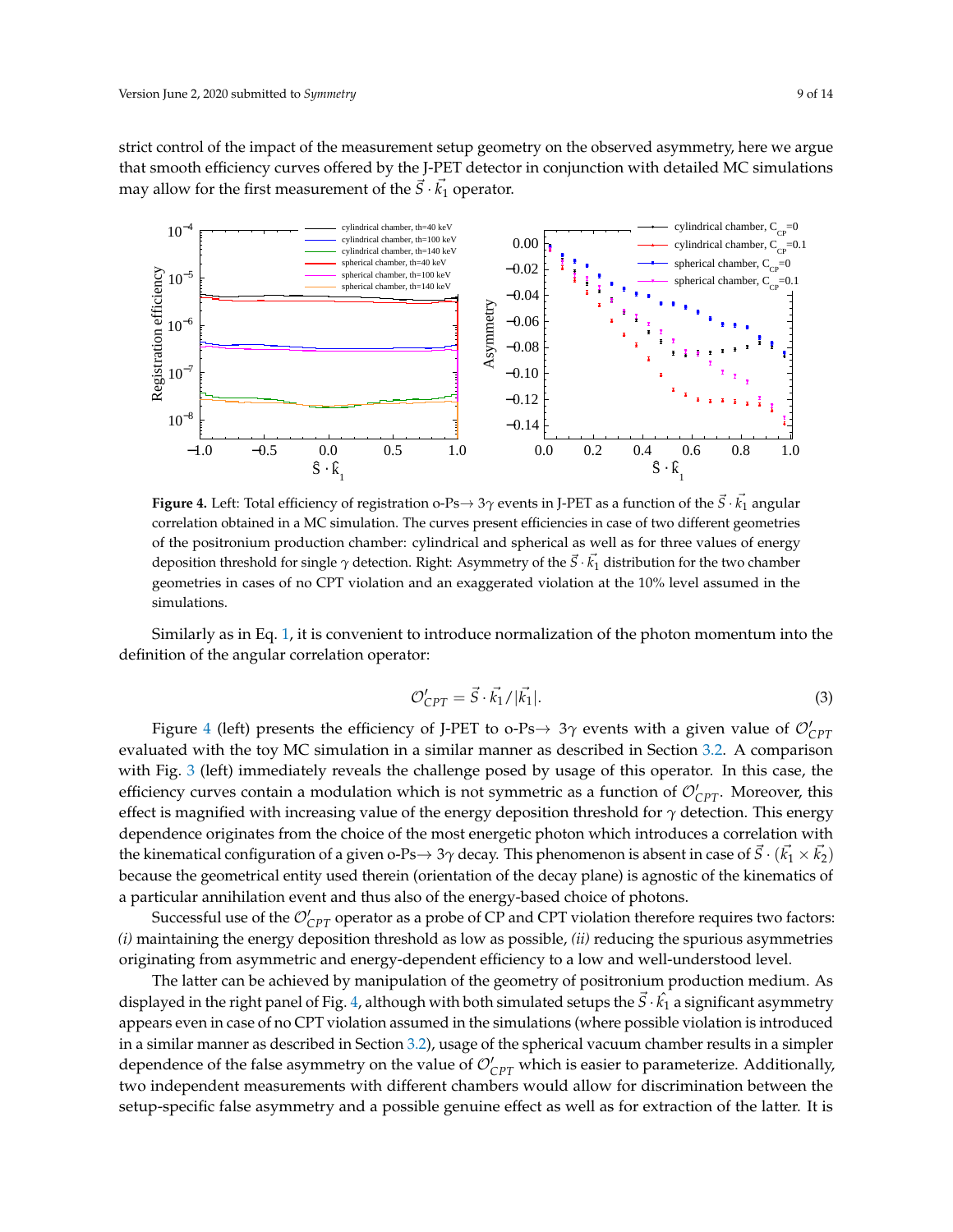important to stress that while the results presented in this work are based on a toy MC simulation, the actual experiments will be augmented with simulations of the full setup based on the Geant4 package, which are currently being commissioned.

#### <span id="page-9-0"></span>**4. Perspectives for J-PET sensitivity to the CPT violation effects**

The J-PET setup featuring the cylindrical annihilation chamber is already in operation. If a conservative photon detection threshold of 100 keV is assumed, it can be estimated from the efficiency curve presented in the left panel of Fig. [3](#page-7-0) that with a 10 MBq positron source J-PET can record about 8.5 × 10<sup>4</sup> o-Ps→ 3*γ* annihilations per day of measurement. The achievable sensitivity for the CPT violation parameter *CCPT* must include the analyzing power of the employed setup which is dominated by statistical polarization corresponding to the estimated o-Ps spin and with a  $^{22}$ Na amount to about 0.4. Taking this factor in to account, the statistical sensitivity at the unprecedented level of 10 $^{-4}$  can be achieved with about three months of measurement.

Although J-PET is well suited for extended periods of continuous measurement, further improvements of the efficiency of both positronium production and 3*γ* events detection are necessary in order to allow for reaching the sensitivity of CPT symmetry tests discussed in this work beyond the level of  $10^{-4}$ .

The two upgrades already being commissioned comprise the spherical vacuum chamber for positronium production and spin estimation and a new layer of detection modules with a fully digital readout. The spherical chamber, in addition to the advantages discussed in Sections [3.2](#page-4-0) and [3.3,](#page-7-1) is expected to increase the fraction of positrons from the  $\beta^+$  source mounted at its centre by a factor of about 1.5 with respect to the cylindrical geometry.

This is because the most sensitive region of the J-PET detector spans in the central region along its Z axis, corresponding to |*z*| <8 cm [\[36\]](#page-12-3). Outside of this volume, registration probability for 3*γ* event drops rapidly, therefore in case of the cylindrical chamber only positrons emitted from the  $\beta^+$  source into a solid angle of about 2.2  $\pi$  have a chance to form positronium whose annihilation can be recorded. Therefore, only 55% of emitted positrons may produce recordable positronium. With the spherical geometry, over 80% of isotropically-emitted positrons will reach the porous medium in the most sensitive region of the detector.

The second upgrade is constituted by insertion of a new system of 312 plastic scintillator strips arranged in 24 densely-packed modules as the innermost layer of the detector as visualized in the right panel of Fig. [1.](#page-2-0) The new fully digital readout system based on silicon photomultipliers is expected to improve time resolution of *γ* interaction recording, crucial for the trilaterative reconstruction of o-Ps annihilations and thus for the event-by-event spin estimation resolution [\[45\]](#page-12-11). Moreover, presence of the additional detection layer will increase single photon registration probability by a factor of about 3, leading to a 27x enhancement of the total o-Ps→ 3*γ* recording efficiency.

The aforementioned upgrades account for an improvement of the statistics collectable in a unit time of measurement by about 40 with respect to the present setup. Therefore, with the future upgraded setup, J-PET is expected to reach the sensitivity to  $C_{CPT}$  at the level of  $10^{-5}$ .

It is worth mentioning that the set of discrete symmetry tests possible with J-PET presented in this work is not exhaustive. A second class of angular correlation operators may be defined using the momenta of annihilation photons and their electromagnetic polarization rather than positronium spin direction [\[3\]](#page-10-2). Notably, neither of such correlations has been measured to date due to the incapability of the previous positronium experiments to measure photon polarization. Due to the detection principle based on Compton interaction, J-PET is the first detector able to provide a measurement of such angular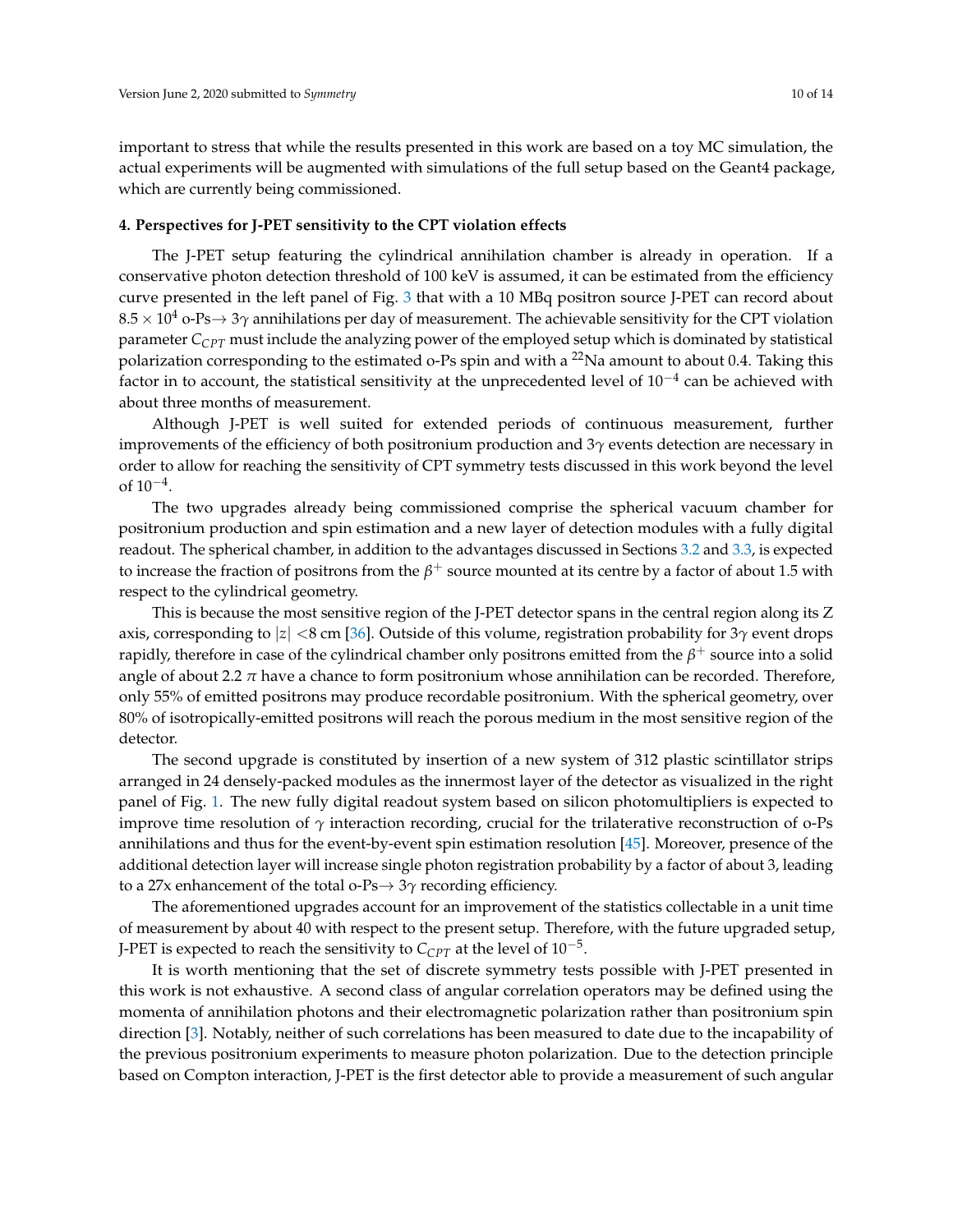correlations involving photon electromagnetic polarization [\[3](#page-10-2)[,28\]](#page-11-16) and experiments towards this end are already ongoing [\[49](#page-12-15)[,50\]](#page-13-0).

#### **5. Conclusions**

The J-PET detector is capable of performing tests of the CP and CPT symmetry by determination of the distributions of the angular correlations between ortho-positronium spin and annihilation photons in the o-Ps→ 3*γ* process. Preliminary MC simulations demonstrate that the current experimental setup may reach the sensitivity of 10<sup>-4</sup> for the CPT violation parameter in the measurement using the  $\vec{S} \cdot (\vec{k_1} \times \vec{k_2})$ operator as well as set the first measurement of the  $\vec{S}\cdot\vec{k_1}$  operator thanks to smooth response of the detector in function of the angular correlations and good control over spurious asymmetries. Future upgrades of the detector and the positronium formation chamber are expected to provide an about 40-fold increase of statistics in the same measurement time, allowing the discrete symmetry tests with J-PET to reach the sensitivity of  $10^{-5}$ .

**Funding:** This research was funded by The Polish National Center for Research and Development through grant INNOTECH-K1/IN1/64/159174/NCBR/12, the Foundation for Polish Science through the MPD and TEAM POIR.04.04.00-00-4204/17 programmes, the National Science Centre of Poland through grants no. 2016/21/B/ST2/01222 and 2017/25/N/NZ1/ 00861, the Ministry for Science and Higher Education through grants no. 6673/IA/SP/2016, 7150/E-338/SPUB/2017/1, 7150/E-338/M/2017 and 7150/E-338/M/2018.

**Conflicts of Interest:** The authors declare no conflict of interest.

## **References**

- <span id="page-10-0"></span>1. Wu, C.S.; Ambler, E.; Hayward, R.W.; Hoppes, D.D.; Hudson, R.P. Experimental Test of Parity Conservation in Beta Decay. *Phys. Rev.* **1957**, *105*, 1413–1415. doi[:10.1103/PhysRev.105.1413.](https://doi.org/10.1103/PhysRev.105.1413)
- <span id="page-10-1"></span>2. Christenson, J.H.; Cronin, J.W.; Fitch, V.L.; Turlay, R. Evidence for the 2π Decay of the K<sup>0</sup><sub>2</sub> Meson. *Phys. Rev. Lett.* **1964**, *13*, 138–140. doi[:10.1103/PhysRevLett.13.138.](https://doi.org/10.1103/PhysRevLett.13.138)
- <span id="page-10-2"></span>3. Moskal, P.; Alfs, D.; Bednarski, T.; Białas, P.; Czerwiński, E.; Curceanu, C.; Gajos, A.; Głowacz, B.; Gorgol, M.; Hiesmayr, B.; et al. Potential of the J-PET detector for studies of discrete symmetries in decays of positronium atom - a purely leptonic system. *Acta Phys. Polon.* **2016**, *B47*, 509, [\[arXiv:nucl-ex/1602.05226\].](http://xxx.lanl.gov/abs/1602.05226) doi[:10.5506/APhysPolB.47.509.](https://doi.org/10.5506/APhysPolB.47.509)
- <span id="page-10-3"></span>4. Mills, A.P.; Berko, S. Search for *C* Nonconservation in Electron-Positron Annihilation. *Phys. Rev. Lett.* **1967**, *18*, 420–425. doi[:10.1103/PhysRevLett.18.420.](https://doi.org/10.1103/PhysRevLett.18.420)
- <span id="page-10-4"></span>5. Bernreuther, W.; Low, U.; Ma, J.P.; Nachtmann, O. How to Test CP, *T* and CPT Invariance in the Three Photon Decay of Polarized *s* Wave Triplet Positronium. *Z. Phys.* **1988**, *C41*, 143. doi[:10.1007/BF01412589.](https://doi.org/10.1007/BF01412589)
- <span id="page-10-5"></span>6. Yamazaki, T.; Namba, T.; Asai, S.; Kobayashi, T. Search for *CP* Violation in Positronium Decay. *Phys. Rev. Lett.* **2010**, *104*, 083401. doi[:10.1103/PhysRevLett.104.083401.](https://doi.org/10.1103/PhysRevLett.104.083401)
- <span id="page-10-6"></span>7. Vetter, P.A.; Freedman, S.J. Search for *CPT*-Odd Decays of Positronium. *Phys. Rev. Lett.* **2003**, *91*, 263401. doi[:10.1103/PhysRevLett.91.263401.](https://doi.org/10.1103/PhysRevLett.91.263401)
- <span id="page-10-7"></span>8. Vetter, P.A.; Freedman, S.J. Branching-ratio measurements of multiphoton decays of positronium. *Phys. Rev. A* **2002**, *66*, 052505. doi[:10.1103/PhysRevA.66.052505.](https://doi.org/10.1103/PhysRevA.66.052505)
- <span id="page-10-8"></span>9. Matsumoto, T.; Chiba, M.; Hamatsu, R.; Hirose, T.; Yang, J.; Yu, J. Measurement of five-photon decay in orthopositronium. *Phys. Rev. A* **1996**, *54*, 1947–1951. doi[:10.1103/PhysRevA.54.1947.](https://doi.org/10.1103/PhysRevA.54.1947)
- <span id="page-10-9"></span>10. von Busch, H.; Thirolf, P.; Ender, C.; Habs, D.; Köck, F.; Schulze, T.; Schwalm, D. Measurement of the decay *e* +*e* <sup>−</sup> → 4*γ* at rest. *Physics Letters B* **1994**, *325*, 300 – 307. doi[:https://doi.org/10.1016/0370-2693\(94\)90015-9.](https://doi.org/https://doi.org/10.1016/0370-2693(94)90015-9)
- <span id="page-10-10"></span>11. Branco, G.C.; González Felipe, R.; Joaquim, F.R. Leptonic *CP* violation. *Rev. Mod. Phys.* **2012**, *84*, 515–565. doi[:10.1103/RevModPhys.84.515.](https://doi.org/10.1103/RevModPhys.84.515)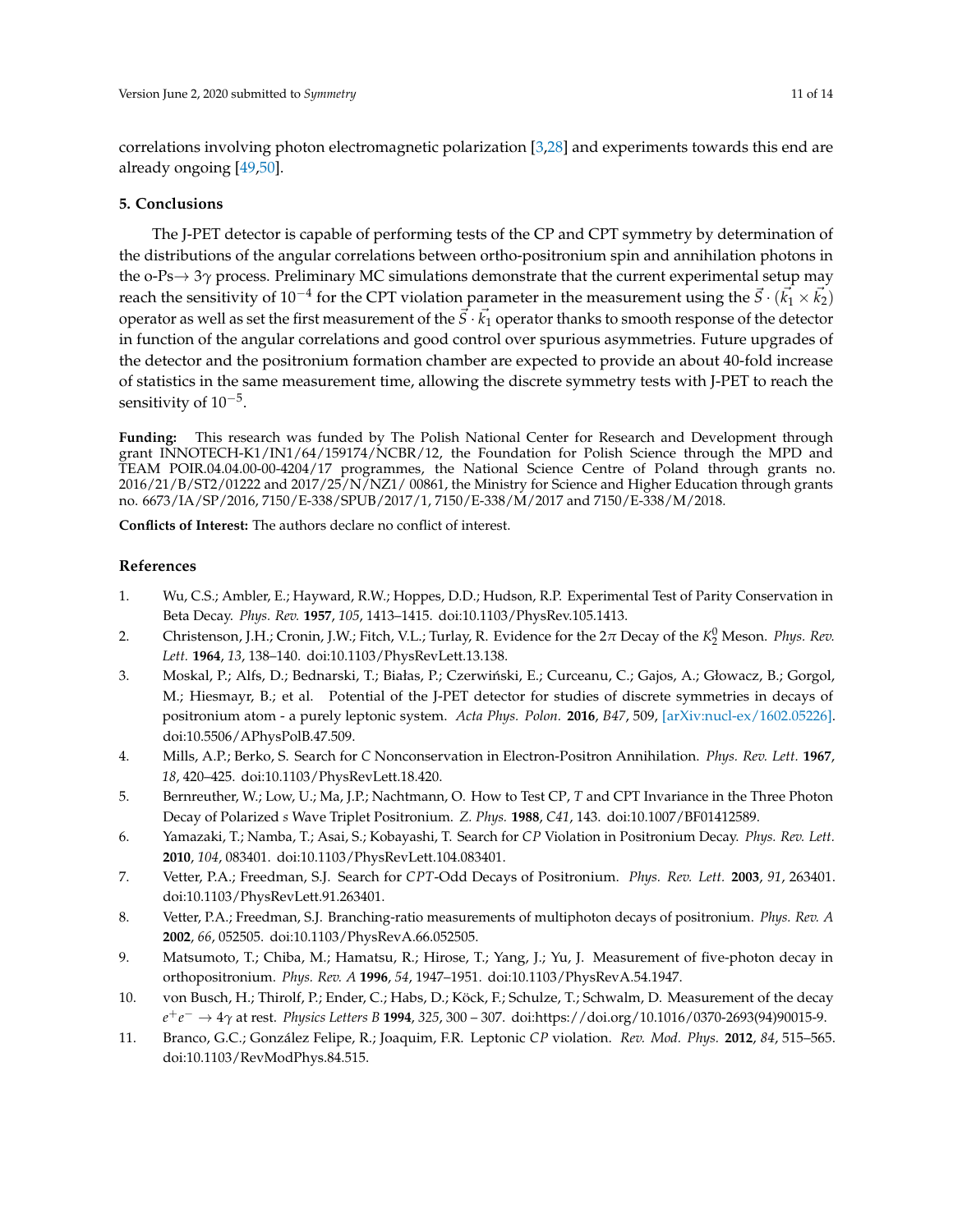- <span id="page-11-0"></span>12. Inami, K.; Abe, K.; Abe, K.; Abe, R.; Abe, T.; Adachi, I.; Aihara, H.; Akatsu, M.; Asano, Y.; Aso, T.; et al. Search for the electric dipole moment of the *τ* lepton. *Physics Letters B* **2003**, *551*, 16 – 26. doi[:https://doi.org/10.1016/S0370-2693\(02\)02984-2.](https://doi.org/https://doi.org/10.1016/S0370-2693(02)02984-2)
- <span id="page-11-1"></span>13. Abe, K.; others. Search for *CP* Violation in Neutrino and Antineutrino Oscillations by the T2K Experiment with 2.2 × 10<sup>21</sup> Protons on Target. *Phys. Rev. Lett.* **2018**, *121*, 171802. doi[:10.1103/PhysRevLett.121.171802.](https://doi.org/10.1103/PhysRevLett.121.171802)
- 14. Acero, M.A.; others. New constraints on oscillation parameters from  $v_e$  appearance and  $v_u$  disappearance in the NOvA experiment. *Phys. Rev. D* **2018**, *98*, 032012. doi[:10.1103/PhysRevD.98.032012.](https://doi.org/10.1103/PhysRevD.98.032012)
- <span id="page-11-2"></span>15. Abe, K.; others. Constraint on the matter–antimatter symmetry-violating phase in neutrino oscillations. *Nature* **2020**, *580*, 339–344, [\[arXiv:hep-ex/1910.03887\].](http://xxx.lanl.gov/abs/1910.03887) doi[:10.1038/s41586-020-2177-0.](https://doi.org/10.1038/s41586-020-2177-0)
- <span id="page-11-3"></span>16. Kostelecký, V.A.; Vargas, A.J. Lorentz and CPT tests with hydrogen, antihydrogen, and related systems. *Phys. Rev.* **2015**, *D92*, 056002, [\[arXiv:hep-ph/1506.01706\].](http://xxx.lanl.gov/abs/1506.01706) doi[:10.1103/PhysRevD.92.056002.](https://doi.org/10.1103/PhysRevD.92.056002)
- <span id="page-11-4"></span>17. Vargas, A.J. Overview of the Phenomenology of Lorentz and CPT Violation in Atomic Systems. *Symmetry* **2019**, *11*, 1433. doi[:10.3390/sym11121433.](https://doi.org/10.3390/sym11121433)
- <span id="page-11-5"></span>18. Moskal, P.; others. Test of a single module of the J-PET scanner based on plastic scintillators. *Nucl. Instrum. Meth.* **2014**, *A764*, 317–321, [\[arXiv:physics.ins-det/1407.7395\].](http://xxx.lanl.gov/abs/1407.7395) doi[:10.1016/j.nima.2014.07.052.](https://doi.org/10.1016/j.nima.2014.07.052)
- 19. Moskal, P.; others. A novel method for the line-of-response and time-of-flight reconstruction in TOF-PET detectors based on a library of synchronized model signals. *Nucl. Instrum. Meth. A* **2015**, *775*, 54–62, [\[arXiv:physics.ins-det/1412.6963\].](http://xxx.lanl.gov/abs/1412.6963) doi[:10.1016/j.nima.2014.12.005.](https://doi.org/10.1016/j.nima.2014.12.005)
- <span id="page-11-7"></span>20. Nied´zwiecki, S.; others. J-PET: a new technology for the whole-body PET imaging. *Acta Phys. Polon.* **2017**, *B48*, 1567, [\[arXiv:physics.ins-det/1710.11369\].](http://xxx.lanl.gov/abs/1710.11369) doi[:10.5506/APhysPolB.48.1567.](https://doi.org/10.5506/APhysPolB.48.1567)
- <span id="page-11-6"></span>21. Kowalski, P.; others. Estimating the NEMA characteristics of the J-PET tomograph using the GATE package. *Phys. Med. Biol.* **2018**, *63*, 165008, [\[arXiv:physics.ins-det/1808.00241\].](http://xxx.lanl.gov/abs/1808.00241) doi[:10.1088/1361-6560/aad29b.](https://doi.org/10.1088/1361-6560/aad29b)
- <span id="page-11-8"></span>22. Moskal, P. Towards total-body modular PET for positronium and quantum entanglement imaging. 2018 IEEE Nuclear Science Symposium and Medical Imaging Conference Proceedings (NSS/MIC), 2018, pp. 1–4.
- <span id="page-11-9"></span>23. Moskal, P.; Stepień, E.Ł. Prospects and clinical perspectives of total-body PET imaging using plastic scintillators. *PET Clinics* **2020**. in print.
- <span id="page-11-10"></span>24. Moskal, P.; others. Feasibility study of the positronium imaging with the J-PET tomograph. *Phys. Med. Biol.* **2019**, *64*, 055017, [\[arXiv:physics.ins-det/1805.11696\].](http://xxx.lanl.gov/abs/1805.11696) doi[:10.1088/1361-6560/aafe20.](https://doi.org/10.1088/1361-6560/aafe20)
- 25. Moskal, P.; Jasińska, B.; Stępień, E.Ł.; Bass, S.D. Positronium in medicine and biology. *Nature Reviews Physics* **2019**, *1*, 527–529. doi[:10.1038/s42254-019-0078-7.](https://doi.org/10.1038/s42254-019-0078-7)
- <span id="page-11-11"></span>26. Moskal, P.; others. Performance assessment of the 2*γ* positronium imaging with the total-body PET scanners. *EJNMMI Physics* **2020**, [\[arXiv:physics.ins-det/1911.06841\].](http://xxx.lanl.gov/abs/1911.06841) in print.
- <span id="page-11-12"></span>27. Hiesmayr, B.; Moskal, P. Genuine Multipartite Entanglement in the 3-Photon Decay of Positronium. *Sci. Rep.* **2017**, *7*, 15349, [\[arXiv:quant-ph/1706.06505\].](http://xxx.lanl.gov/abs/1706.06505) doi[:10.1038/s41598-017-15356-y.](https://doi.org/10.1038/s41598-017-15356-y)
- <span id="page-11-16"></span>28. Moskal, P.; others. Feasibility studies of the polarization of photons beyond the optical wavelength regime with the J-PET detector. *Eur. Phys. J. C* **2018**, *78*, 970, [\[arXiv:physics.ins-det/1809.10397\].](http://xxx.lanl.gov/abs/1809.10397) doi[:10.1140/epjc/s10052-018-6461-1.](https://doi.org/10.1140/epjc/s10052-018-6461-1)
- <span id="page-11-13"></span>29. Hiesmayr, B.C.; Moskal, P. Witnessing Entanglement In Compton Scattering Processes Via Mutually Unbiased Bases. *Sci. Rep.* **2019**, *9*, 8166, [\[arXiv:quant-ph/1807.04934\].](http://xxx.lanl.gov/abs/1807.04934) doi[:10.1038/s41598-019-44570-z.](https://doi.org/10.1038/s41598-019-44570-z)
- <span id="page-11-14"></span>30. Pałka, M.; Strzempek, P.; Korcyl, G.; Bednarski, T.; Niedźwiecki, S.; Białas, P.; Czerwiński, E.; Dulski, K.; Gajos, A.; Głowacz, B.; et al. Multichannel FPGA based MVT system for high precision time (20 ps RMS) and charge measurement. *JINST* **2017**, *12*, P08001, [\[arXiv:physics.ins-det/1707.03565\].](http://xxx.lanl.gov/abs/1707.03565) doi[:10.1088/1748-0221/12/08/P08001.](https://doi.org/10.1088/1748-0221/12/08/P08001)
- 31. Pałka, M.; Bednarski, T.; Białas, P.; Czerwiński, E.; Kapłon, L.; Kochanowski, A.; Korcyl, G.; Kowal, J.; Kowalski, P.; Kozik, T.; et al. A novel method based solely on FPGA units enabling measurement of time and charge of analog signals in Positron Emission Tomography. *Bio-Algorithms Med-Syst.* **2014**, *10*, 41–45, [\[arXiv:physics.ins-det/1311.6127\].](http://xxx.lanl.gov/abs/1311.6127) doi[:10.1515/bams-2013-0104.](https://doi.org/10.1515/bams-2013-0104)
- <span id="page-11-15"></span>32. Korcyl, G.; others. Sampling FEE and Trigger-less DAQ for the J-PET Scanner. *Acta Phys. Polon.* **2016**, *B47*, 491, [\[arXiv:physics.ins-det/1602.05251\].](http://xxx.lanl.gov/abs/1602.05251) doi[:10.5506/APhysPolB.47.491.](https://doi.org/10.5506/APhysPolB.47.491)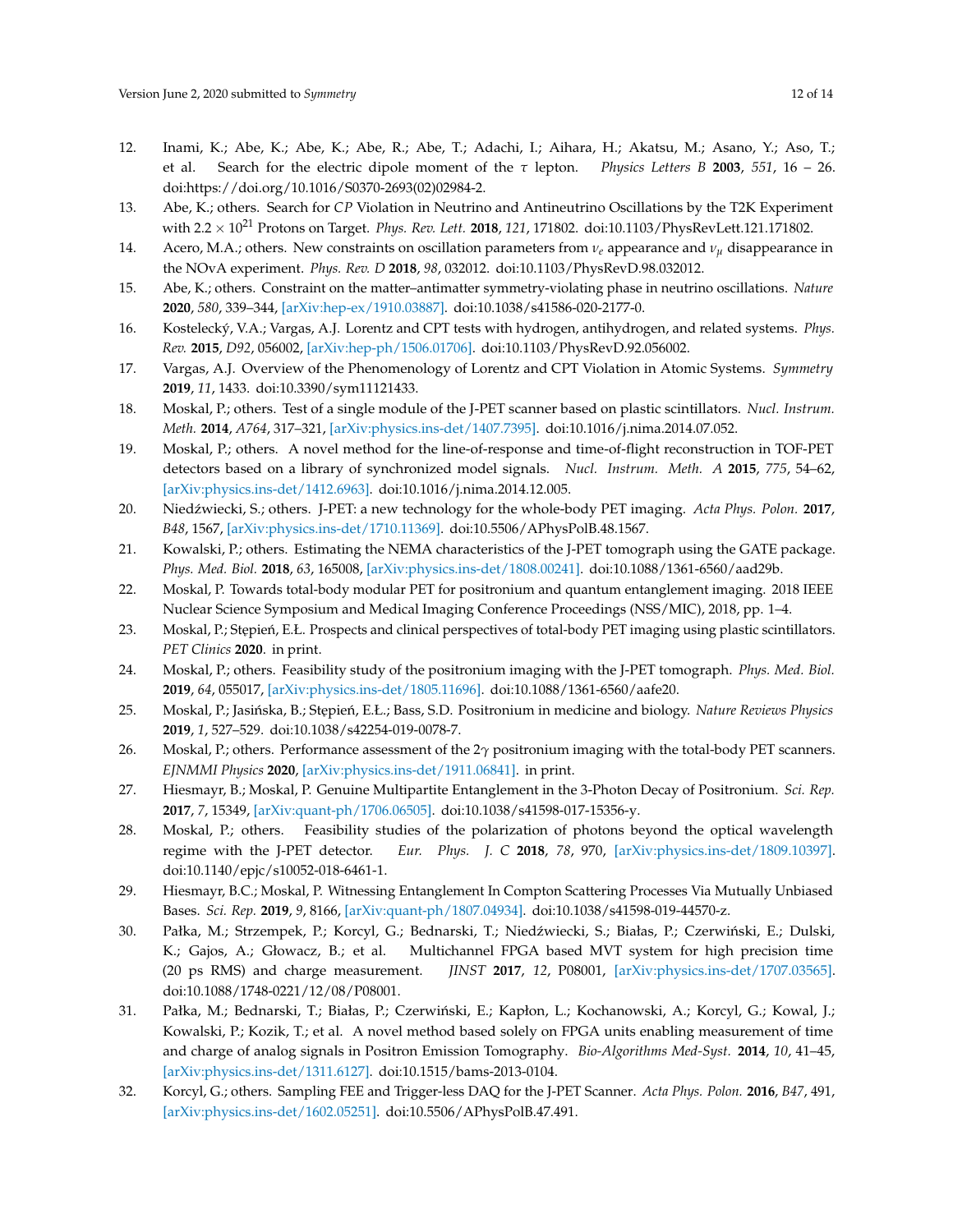- <span id="page-12-0"></span>33. Korcyl, G.; Białas, P.; Curceanu, C.; Czerwiński, E.; Dulski, K.; Flak, B.; Gajos, A.; Głowacz, B.; Gorgol, M.; Hiesmayr, B.C.; et al. Evaluation of Single-Chip, Real-Time Tomographic Data Processing on FPGA SoC Devices. *IEEE Transactions on Medical Imaging* **2018**, *37*, 2526–2535, [\[arXiv:physics.ins-det/1807.10754\].](http://xxx.lanl.gov/abs/1807.10754) doi[:10.1109/TMI.2018.2837741.](https://doi.org/10.1109/TMI.2018.2837741)
- <span id="page-12-1"></span>34. Sharma, S. Time Over Threshold as a measure of energy response of plastic scintillators used in the J-PET detector. *EPJ Web Conf.* **2019**, *199*, 05014. doi[:10.1051/epjconf/201919905014.](https://doi.org/10.1051/epjconf/201919905014)
- <span id="page-12-2"></span>35. Sharma, S.; Chhokar, J.; Curceanu, C.; Czerwinski, E.; Dadgar, M.; Dulski, K.; Gajewski, J.; Gajos, A.; Gorgol, M.; Gupta-Sharma, N.; et al. Estimating relationship between the Time Over Threshold and energy loss by photons in plastic scintillators used in the J-PET scanner. *EJNMMI-Physics*, [\[arXiv:physics.ins-det/1911.12059\].](http://xxx.lanl.gov/abs/1911.12059) (accepted for publication).
- <span id="page-12-3"></span>36. Gajos, A.; others. Feasibility Study of the Time Reversal Symmetry Tests in Decay of Metastable Positronium Atoms with the J-PET Detector. *Adv. High Energy Phys.* **2018**, *2018*, 8271280, [\[arXiv:physics.ins-det/1804.07148\].](http://xxx.lanl.gov/abs/1804.07148) doi[:10.1155/2018/8271280.](https://doi.org/10.1155/2018/8271280)
- <span id="page-12-4"></span>37. Korcyl, G.; Moskal, P.; Bednarski, T.; Białas, P.; Czerwiński, E.; Kapłon, L.; Kochanowski, A.; Kowal, J.; Kowalski, P.; Kozik, T.; et al. A novel method based solely on FPGA units enabling measurement of time and charge of analog signals in Positron Emission Tomography. *Bio-Algorithms Med-Syst.* **2014**, *10*, 37–40. doi[:10.1515/bams-2013-0115.](https://doi.org/10.1515/bams-2013-0115)
- <span id="page-12-5"></span>38. Krzemień, W.; others. Analysis framework for the J-PET scanner. *Acta Phys. Polon. A* 2015, 127, 1491–1494, [\[arXiv:physics.ins-det/1503.00465\].](http://xxx.lanl.gov/abs/1503.00465) doi[:10.12693/APhysPolA.127.1491.](https://doi.org/10.12693/APhysPolA.127.1491)
- 39. Krzemień, W.; others. Overview of the software architecture and data flow for the J-PET tomography device. *Acta Phys. Polon. B* **2016**, *47*, 561, [\[arXiv:physics.ins-det/1508.02451\].](http://xxx.lanl.gov/abs/1508.02451) doi[:10.5506/APhysPolB.47.561.](https://doi.org/10.5506/APhysPolB.47.561)
- <span id="page-12-6"></span>40. Krzemien, W.; Gajos, A.; Kacprzak, K.; Rakoczy, K.; Korcyl, G. J-PET Framework: Software platform for PET tomography data reconstruction and analysis. *SoftwareX* **2020**, *11*, 100487, [\[arXiv:physics.ins-det/2002.10183\].](http://xxx.lanl.gov/abs/2002.10183) doi[:10.1016/j.softx.2020.100487.](https://doi.org/10.1016/j.softx.2020.100487)
- <span id="page-12-7"></span>41. Moskal, P.; Rundel, O.; Alfs, D.; Bednarski, T.; Białas, P.; Czerwiński, E.; Gajos, A.; Giergiel, K.; Gorgol, M.; Jasińska, B.; et al. Time resolution of the plastic scintillator strips with matrix photomultiplier readout for J-PET tomograph. *Phys. Med. Biol.* **2016**, *61*, 2025, [\[arXiv:physics.ins-det/1602.02058\].](http://xxx.lanl.gov/abs/1602.02058) doi[:10.1088/0031-9155/61/5/2025.](https://doi.org/10.1088/0031-9155/61/5/2025)
- <span id="page-12-8"></span>42. Skalsey, M.; Van House, J. First test of CP invariance in the decay of positronium. *Phys. Rev. Lett.* **1991**, *67*, 1993–1996. doi[:10.1103/PhysRevLett.67.1993.](https://doi.org/10.1103/PhysRevLett.67.1993)
- <span id="page-12-9"></span>43. Arbic, B.K.; Hatamian, S.; Skalsey, M.; Van House, J.; Zheng, W. Angular Correlation Test of CPT in Polarized Positronium. *Phys. Rev.* **1988**, *A37*, 3189–3194. doi[:10.1103/PhysRevA.37.3189.](https://doi.org/10.1103/PhysRevA.37.3189)
- <span id="page-12-10"></span>44. Mohammed, M.; others. A method to produce linearly polarized positrons and positronium atoms with the J-PET detector. *Acta Phys. Polon.* **2017**, *A132*, 1486. doi[:10.12693/APhysPolA.132.1486.](https://doi.org/10.12693/APhysPolA.132.1486)
- <span id="page-12-11"></span>45. Gajos, A.; Kamińska, D.; Czerwiński, E.; Alfs, D.; Bednarski, T.; Białas, P.; Głowacz, B.; Gorgol, M.; Jasińska, B.; Kapłon, L.; et al. Trilateration-based reconstruction of ortho-positronium decays into three photons with the J-PET detector. *Nucl. Instrum. Meth.* **2016**, *A819*, 54–59, [\[arXiv:physics.ins-det/1602.07528\].](http://xxx.lanl.gov/abs/1602.07528) doi[:10.1016/j.nima.2016.02.069.](https://doi.org/10.1016/j.nima.2016.02.069)
- <span id="page-12-12"></span>46. Gajos, A. Studies of Ortho-Positronium Decays into Three Photons with the J-PET Detector. *Acta Phys. Polon.* **2020**, *A137*, 126. doi[:10.12693/APhysPolA.137.126.](https://doi.org/10.12693/APhysPolA.137.126)
- <span id="page-12-13"></span>47. Abe, K.; Abt, I.; Ahn, C.J.; Akagi, T.; Allen, N.J.; Ash, W.W.; Aston, D.; Baird, K.G.; Baltay, C.; Band, H.R.; et al. First Measurement of the *T*-Odd Correlation between the *Z* <sup>0</sup> Spin and the Three-Jet Plane Orientation in Polarized *Z* <sup>0</sup> Decays into Three Jets. *Phys. Rev. Lett.* **1995**, *75*, 4173–4177. doi[:10.1103/PhysRevLett.75.4173.](https://doi.org/10.1103/PhysRevLett.75.4173)
- <span id="page-12-14"></span>48. Berestetskii, V.B.; Lifshitz, E.M.; Pitaevskii, L.P. *Relativistic quantum theory*, [1st ed.] ed.; Pergamon Press Oxford, New York, 1971.
- <span id="page-12-15"></span>49. Raj, J.; others. A feasibility study of the time reversal violation test based on polarization of annihilation photons from the decay of ortho-Positronium with the J-PET detector. *Hyperfine Interact.* **2018**, *239*, 56, [\[arXiv:physics.ins-det/1809.00847\].](http://xxx.lanl.gov/abs/1809.00847) doi[:10.1007/s10751-018-1527-x.](https://doi.org/10.1007/s10751-018-1527-x)